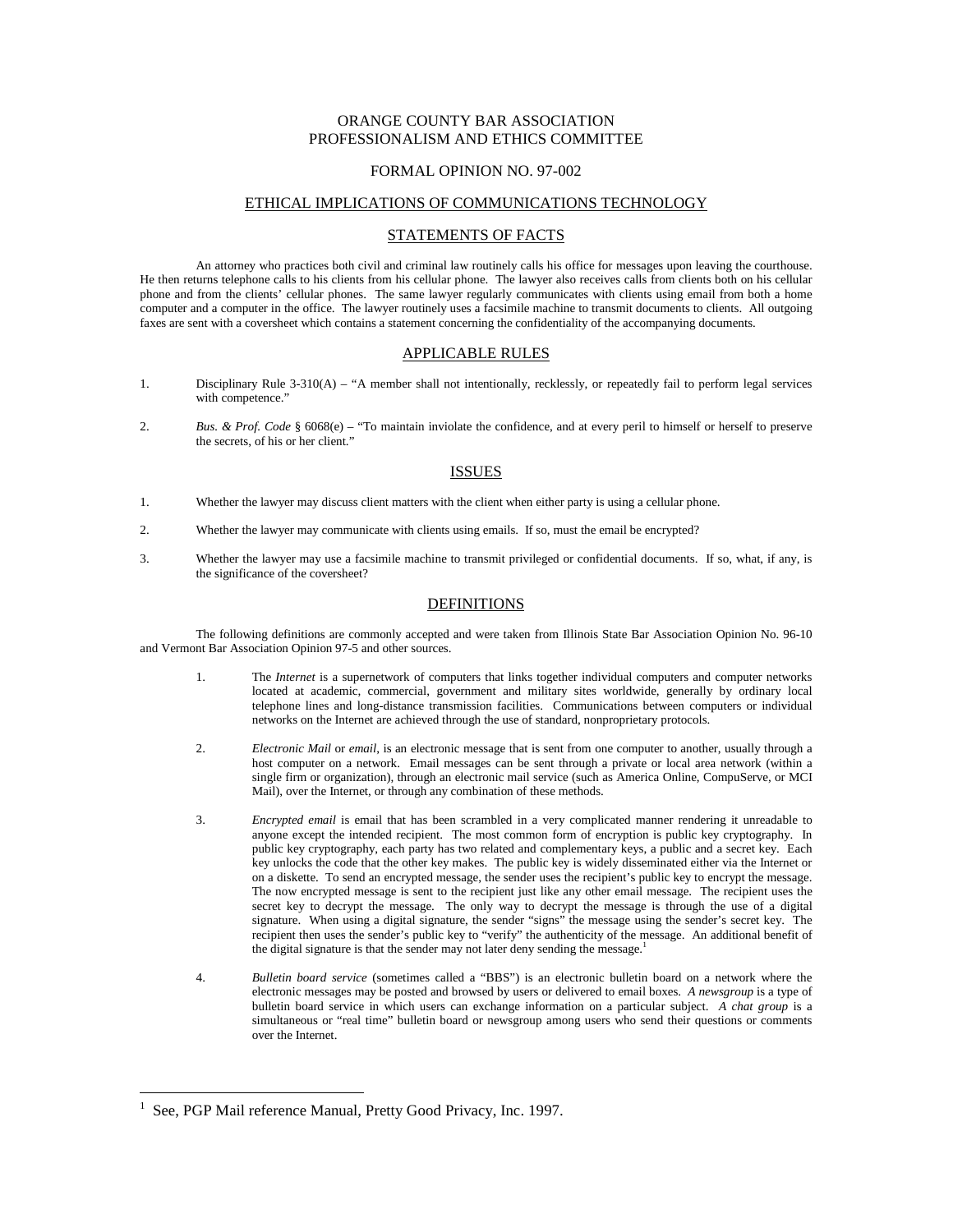5. The *Electronic Communications Privacy Act*, 18 USC §§2510, et seq. ("ECPA") is the federal codification of the intrusion arm of the common law tort of invasion of privacy applied to electronic communication and provides criminal and civil penalties for its violation. The ECPA is actually the 1986 revision of the federal wiretap statute originally enacted in 1968, but the term ECPA is now commonly used to refer to the entire statute, as amended.

#### ANALYSIS

 The answer to each of the issues raised in the statement of facts requires a two-step analysis. On the first level, the question is whether the activity in question could result in a loss of attorney-client privilege. The second level of analysis asks whether the activity in question could result in a violation of the client's confidences or secrets.

#### ATTORNEY-CLIENT PRIVILEGE

 The attorney-client privilege usually arises in the context of an attempt to obtain or use information, over an objection of privilege, in some type of evidentiary proceeding. The issue is whether information first obtained from an intercepted cellular phone call, and email message or from a computer service vendor could be used in evidentiary proceeding against the parties to the communication against their will. To create an attorney-client privileged communication, the communication must be made by a client to a lawyer in confidence during the course of the attorney-client relationship. California Evidence Code § 952. For the purpose of this discussion, the most important element is whether communication was made in confidence.

 California Evidence Code § 917 creates a presumption that if a communication is claimed to have been "made in confidence in the course of the lawyer-client… relationship, the communication is presumed to have been made in confidence." In practice, therefore, a party seeking to prevent the use of a particular communication need only assert the attorney-client privilege to shift the burden of avoiding the privilege to the party seeking to use the information in the particular proceeding.

 The particular communication is protected if it was intended to be confidential. That is, made with the expectation that it will not be disclosed outside of the attorney-client relationship. California Evidence Code § 952 defines confidential communication to be "information transmitted between a client and his or her lawyer in the course of that relationship and in confidence by a means which, so far as the client is aware, discloses the information to no third party persons other than those who are present to further the interests of the client in the consultation or those to whom disclosure is reasonably necessary for the transmission of the information or the accomplishment of the purpose for which the lawyer is consulted." The primary question in a challenge to the privilege therefore, is whether an expectation of privacy existed at the time of the communication.

 California Evidence Code § 952 specifically provides protection for electronic communications in that "a communication between a client and his or her attorney is not deemed lacking in confidentiality solely because the communication is transmitted by facsimile, cellular telephone, or other electronic means between the client and his or her lawyer." The federal government provides similar protection at 18 USCS 2517(4) "No otherwise privileged wire, oral, or electronic communication intercepted in accordance with, or in violation of, the provisions of this chapter [18 USCS §§ 2510 et seq.] shall lose its privileged character."

 Therefore, the use of cellular telephones, email or facsimile machines does not, as a means of communication, create any difference in the analysis of the existence or non-existence of the attorney-client privilege. The primary consideration remains whether an expectation of confidentiality existed at the time of the communication.<sup>2</sup>

### DUTY OF CONFIDENTIALITY

<u>.</u>

 "The relation between attorney and client is a fiduciary relation of the very highest character, and binds the attorney to most conscientious fidelity—*uberrima fides*. 1 B.E. Wiltkin *California Procedure* "Attorneys" §118, p. 155(citations omitted.) The public policy underlying the duty of confidentiality is expressed in the comment to ABA Model Rule 1.6: "A fundamental principle in the client-lawyer relationship is that the lawyer maintain confidentiality of information relating to the representation. The client is thereby encouraged to communicate fully and frankly with the lawyer even as to embarrassing or legally damaging subject matter." The duty of confidentiality is therefore much broader than the attorney-client privilege. It encompasses the entire attorney-client relationship rather than those matters which might be presented at an evidentiary proceeding.

 California Business & Professions Code § 6068(e) requires attorneys "[t]o maintain inviolate the confidence, and at every peril to himself or herself to preserve the secrets, of his or her client." The statute does not specifically define the terms "confidence" and "secrets." The term "confidence", has, however, been interpreted as requiring the lawyer to avoid doing anything to breach the trust reposed in him or her by the client and is broader than merely not communicating facts learned in the course of professional employment. The Rutter Group, *California Practice Guide Professional Responsibility* §7:39, p. 7-5 (citations omitted). "Secret" refers to other information gained in the professional relationship that the client has requested be held inviolate or the disclosure of which would be embarrassing or likely detrimental to the client. *ld.* The scope of information which is subject to the duty of confidentiality is inclusive rather than exclusive.

 $2$  The view that the expectation of privacy is not defeated through the use of unencrypted email is shared in the ethical opinions of the Illinois State Bar Association, Opinion No. 96-10, the South Carolina State Bar Association, Ethics Advisory Opinion 97-08 and the New York State Bar Assn. CPLR 4547 (January 24, 1997).